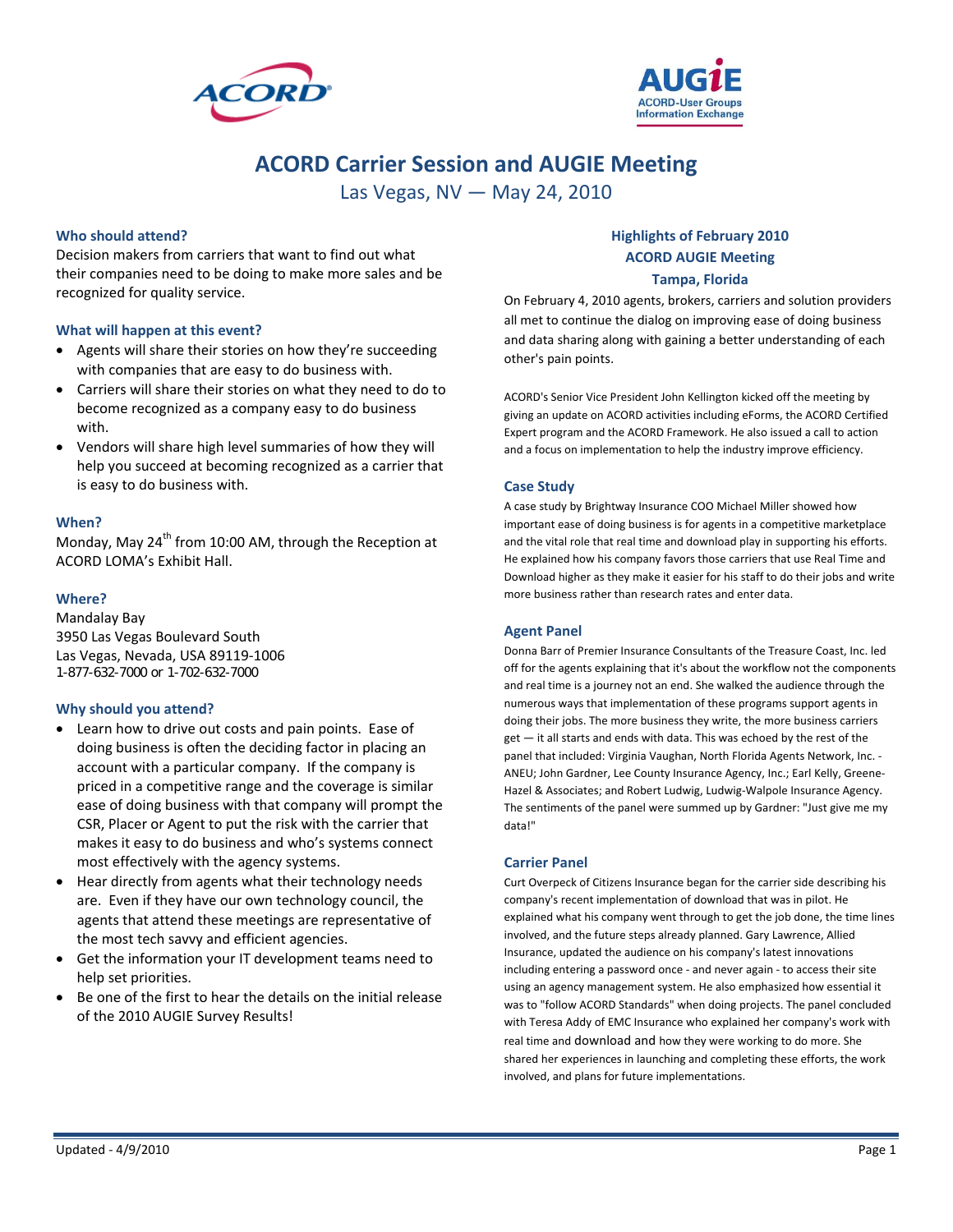





# **Carrier Session and AUGIE Meeting**

**Room: TBD**

**Mandalay Bay**

**Las Vegas, NV**

Nothing happens unless the sale is made! The industry goal is to ensure that independent agents have more time for service, retention and sales. **This session is designed for insurance carriers** that want to know why they should be providing real time and download functionality and how they will make it happen!

# **Arriving on May 23rd**?

Please join us for a reception from 5:00 pm ‐7:00 pm. Secure your badge at the registration desk.

| <b>Start time</b>             | <b>End Time</b> | <b>Speaker</b>                                                                                                 | <b>Topic</b>                                                                                                                                                                                                             |  |
|-------------------------------|-----------------|----------------------------------------------------------------------------------------------------------------|--------------------------------------------------------------------------------------------------------------------------------------------------------------------------------------------------------------------------|--|
| <b>AUGIE Begins</b>           |                 |                                                                                                                |                                                                                                                                                                                                                          |  |
| 7:30 AM                       | 8:00 AM         |                                                                                                                | <b>Continental Breakfast</b>                                                                                                                                                                                             |  |
| 8:00 AM                       | $9:45$ AM       | Lisa Goth - Rotational Chair AUGIE<br>Spero Zacharias - Chair PSC Steering<br>Committee                        | <b>AUGIE Business</b><br><b>ACORD Implementation Discussion</b><br>eSignature Presentation<br><b>Personal Lines Forms</b>                                                                                                |  |
| $9:45$ AM                     | 10:00 AM        | <b>Break</b>                                                                                                   |                                                                                                                                                                                                                          |  |
| <b>Carrier Session Begins</b> |                 |                                                                                                                |                                                                                                                                                                                                                          |  |
| 10:00 AM                      | 10:15 AM        | Ron Binning, Andy Fogarty and ACORD<br>Joe Feo - PCS Implementation<br>Subcommittee                            | Welcome and Introduction                                                                                                                                                                                                 |  |
| 10:15 AM                      | 10:45 PM        | Jim Armitage<br>Tentative:<br>West coast agents                                                                | Hear from a panel of west coast agencies that are<br>realizing the benefits of real time and download<br>technology. Hear from these principals about how real<br>time and download tools have enhanced their business.  |  |
| 10:45 PM                      | 11:15 PM        | Liberty Mutual - Mele Fuller<br><b>MEMIC - Gary Baxter</b><br>Scottsdale - Jacque Burm<br>Fireman's Fund - TBD | Hear from carriers that are doing real time and<br>download. Hear how ACORD Standards play a role in<br>their implementations, and the results they are seeing<br>because they provide this technology. Ask the panelist |  |

## **Monday ‐ May 24, 2010 ‐ Agenda**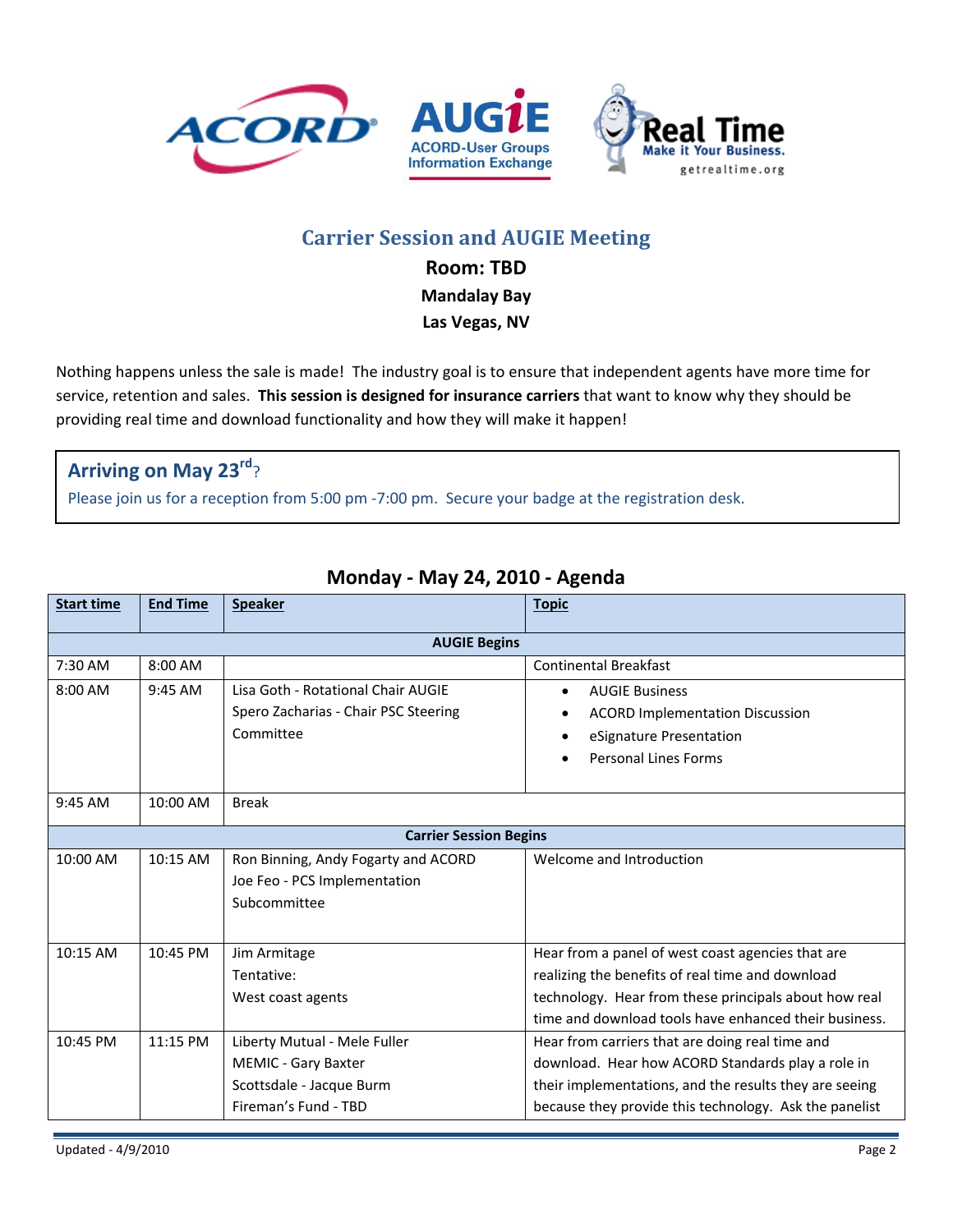|           |           |                                                                                                                                                                | questions about what they learned along the way.                                                                                                                                                                                                                                                                                                                                                                                                                                       |
|-----------|-----------|----------------------------------------------------------------------------------------------------------------------------------------------------------------|----------------------------------------------------------------------------------------------------------------------------------------------------------------------------------------------------------------------------------------------------------------------------------------------------------------------------------------------------------------------------------------------------------------------------------------------------------------------------------------|
| 11:15 AM  | 11:45 AM  | <b>Applied Systems</b><br><b>CSC</b><br>DocuSign<br>Ebix<br><b>IVANS</b><br>Jarus Technologies<br>LexisNexis<br><b>NxTech</b><br>Sword AgencyPort<br>Vertafore | Hear from<br>The agency management system vendors that<br>provide the agents with systems that contain<br>real time and download technology. Take the<br>opportunity to hear from the vendors and ask<br>them questions that will help you to succeed.<br>The raters/builders of solutions that will help<br>your company provide real time and download<br>tools you're your agency force. Then you make<br>the decision if your company will be buying or<br>building the solutions. |
| 12:00 PM  | 2:00 PM   | <b>ACORD Awards Luncheon</b>                                                                                                                                   |                                                                                                                                                                                                                                                                                                                                                                                                                                                                                        |
| $2:00$ PM | $4:00$ PM | Lisa Goth<br>Spero Zacharias                                                                                                                                   | Initial release of the AUGIE Survey Results                                                                                                                                                                                                                                                                                                                                                                                                                                            |
| $4:00$ PM | 7:00 PM   | ACORD LOMA Exhibit Hall and Reception                                                                                                                          |                                                                                                                                                                                                                                                                                                                                                                                                                                                                                        |

### **Dress Code: Business Casual**

Registration http://www.iiaba.net/cbsupx/education/evtpreview.aspx?evt=9426